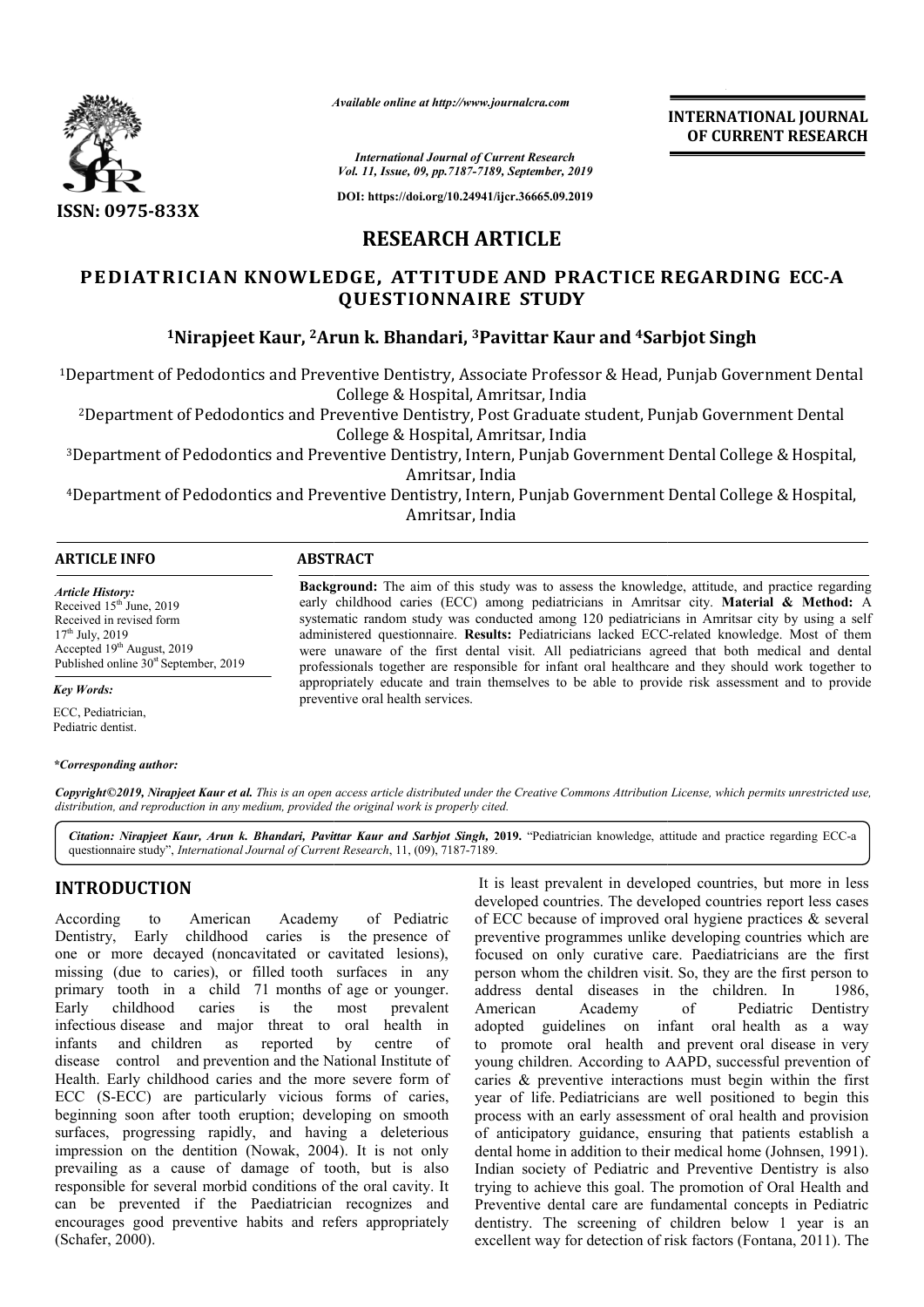goal is to establish and reinforce dental health. Pediatrician who examine the child from birth are in the best position to identify early dental problems. They are the best who can educate parents about the early oral preventive health care. There should be co-ordination between medical and dental service providers so that they can provide appropriate services at the appropriate ages (Quinonez, 2014). The Pediatricians and family physicians have the responsibility to take the primary care for the child from birth to adolescence (Yahya, 2004). The most important factor which affects the preventive dentistry is the knowledge, attitude and practice of paediatricians (Mayer, 2003; Brickhouse, 2008) . There are very few studies on knowledge, attitude & practices approach of pediatricians towards ECC in India Thus, the present survey is designed to gather the data and evaluate the level of paediatrician knowledge, attitude and practice regarding ECC residing in Amritsar city.

## **MATERIALS AND METHODS**

Present survey was undertaken among the Paediatricians of Amritsar city. A simple random sample of 120 Paediatricians was selected out of which only 72 actively participated in the study. A questionnaire was prepared and it was handed over personally to all Paediatricians who agreed to participate in the survey. After getting the consent of the selected Paediatricians, they were handed the questionnaire. The questionnaire had 15 questions to assess the personal details, knowledge about ECC, attitude towards its prevention & practice approach regarding ECC. Personal detail included question based on name & age details. The knowledge portion included questions about number of primary teeth and age of first tooth eruption. The attitude of Paediatricians was assessed by their knowledge about first dental visit, dental examination in first year of life and advising the parent for dental check up of children. The awareness about ECC was assessed by asking question about recommendation of oral hygiene practices for infants & nutrition counselling to prevent ECC, enquiry about bottle to bed & importance of tooth brushing and when to begin tooth brushing. The survey was collected next day  $\&$  score were given to each question in the knowledge, attitude and practice section. The maximum score was given to the correct answer and minimum was given to incorrect answer. The questionnaire was collected after one day and the results obtained were subjected to statistical analysis.

## **RESULTS**

Among the 120 Paediatricians of Amritsar, 72 of them completed the questionnaire, giving response rate of 60 percent. The results of the study are tabulated as follows.



- 5% respondents scores 4
- $•34\%$  scores 6.
- $•4\%$  scores 8,
- $•10\%$  scores 10,
- $\bullet 8\%$  scores 12.
- $•3\%$  scores 14.
	- Co-relation coefficient b/w age and score  $= 0.4073$
	- Degree of freedom  $D.F = 70$
	- P value  $= .0004$
	- P value is .0004 value is highly significant.
	- Our result shows Paediatrician knowledge, attitude and practice regarding ECC is less.
	- As the age of Paediatrician increases knowledge, attitude and practice regarding ECC is increased.

#### **Table 1.Table showing No. of respondent with percentage and standard deviation**

| <b>Questions</b> | Sample size (n) | No. of right<br>responses(n1) | $%$ age $(p)$ | $SD$ of $(p)$ |
|------------------|-----------------|-------------------------------|---------------|---------------|
| Q.A              | 72              | 64                            | 88.89         | 0.14          |
| Q.B              | 72              | 23                            | 31.94         | 0.30          |
| Q.C              | 72              | 61                            | 84.72         | 0.18          |
| Q.D              | 72              | 32                            | 44.44         | 0.34          |
| Q.E              | 72              | 23                            | 31.94         | 0.30          |
| Q.F              | 72              | 22                            | 30.56         | 0.29          |
| Q.G              | 72              | 15                            | 20.83         | 0.23          |
| Q.H              | 72              | 25                            | 34.72         | 0.31          |
| Q.I              | 72              | 57                            | 79.17         | 0.23          |
| $Q_{\cdot}J$     | 72              | 25                            | 34.72         | 0.31          |
| Q.K              | 72              | 13                            | 18.06         | 0.21          |
| Q.L              | 72              | 66                            | 91.67         | 0.11          |
| Q.M              | 72              | 41                            | 56.94         | 0.34          |
| Q.N              | 72              | 50                            | 69.44         | 0.29          |
| Q.O              | 72              | 65                            | 90.28         | 0.12          |

**Table 2. Distribution of respondents with respect to their scores**

| <b>No of Respondents</b> | <b>Scores</b> |
|--------------------------|---------------|
|                          |               |
|                          |               |
|                          |               |
| 34                       | 6             |
| 3                        |               |
|                          |               |
| 2                        |               |
| $\overline{2}$           | 10            |
| 12                       | 11            |
| 3                        | 12            |
|                          | 13            |
|                          | 4             |

## **DISCUSSION**

The survey is conducted on 120 pediatricians, 72 of which is responded for the study. It is allied that to improve the approach towards ECC, the pediatricians and pediatric dentists must collaborate to achieve the goal of overall reduction of ECC. Research study shows that pediatricians are not aware about ECC. Hence, they should be educated to increase their knowledge, attitude and approach towards ECC. More than 79 percent of the Pediatricians know about ECC, but only 18 percent examine ECC and discuss it with the parents. More than 75 percent of them know about number of primary teeth and only 31 percent knows the age of first tooth eruption. This indicate the basic knowledge of Pediatrician about Pediatric dentistry is very less. More than 47 percent of pediatricians felt that bottle feeding at night leads to ECC but 34.7 percent of